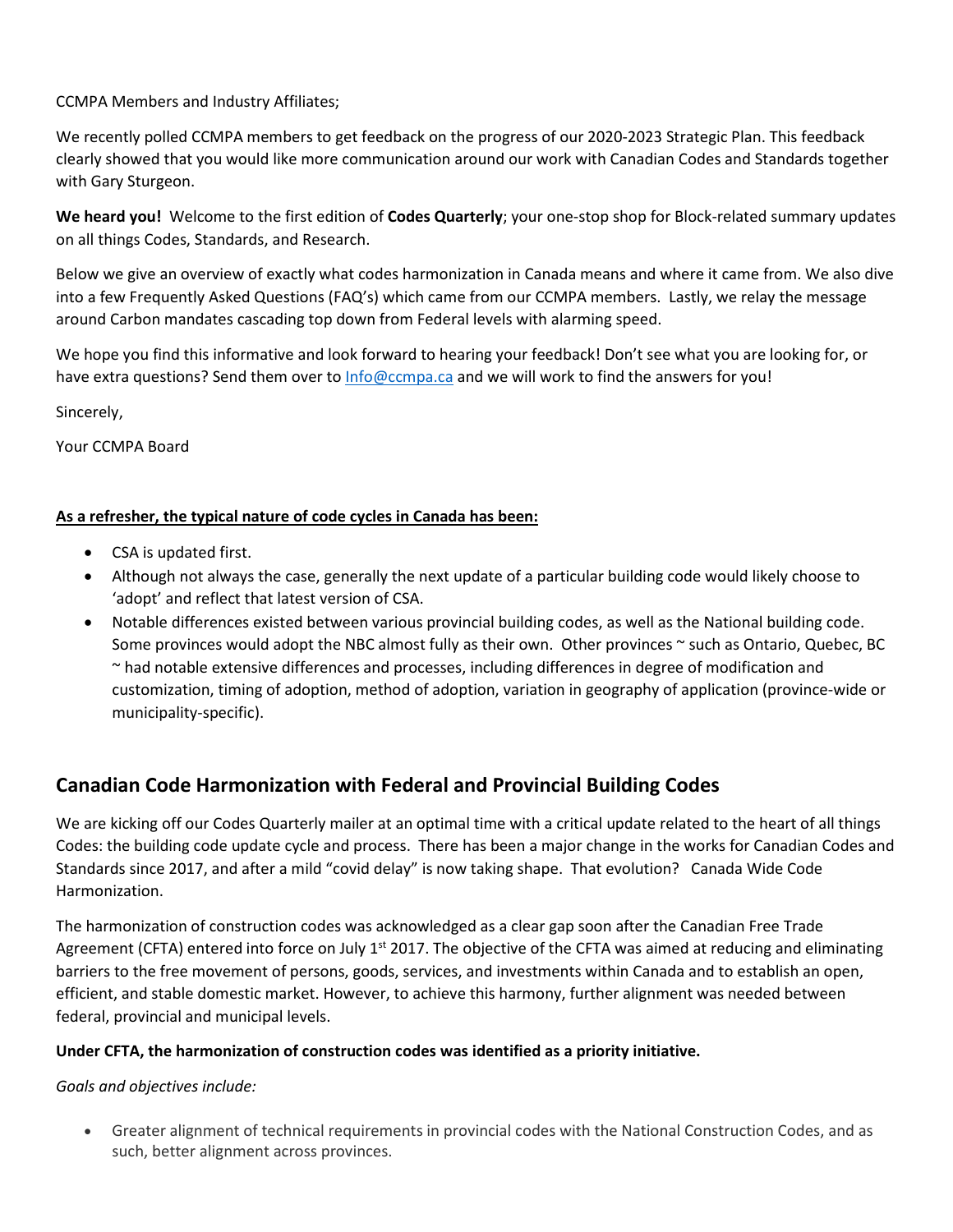- Timely and consistent adoption of Construction Codes across Canada so that the same rules are in place at the same time.
- A transformed national code development system, including a new governance structure that will be more responsive to provinces and territories.
- Access to free National Construction Codes across Canada (in digital format).

## *FAQ: What are the benefits of code harmonization?*

Country-wide harmonization at every level of government can drive a reduction in barriers related to trade, product manufacturing, and building design and maintenance. Basically, alignment and harmony within codes at all levels of government helps to drive efficiencies and profitability potential throughout the entire supply chain.

Further, according to the CSA Group "When different [areas] have varying requirements that must be met by the products sold in their jurisdictions, it adds complexity — and costs. Manufacturers of products are faced with the task of designing and testing multiple products for multiple markets, and complying with multiple safety standards in order to sell these products in their desired markets. These added tasks not only increase costs, but they slow down production and time to market." [\(https://www.csagroup.org/article/importance-harmonized-standards-global-marketplace/\)](https://www.csagroup.org/article/importance-harmonized-standards-global-marketplace/)

### *FAQ: How is this goal manifesting at the provincial level?*

All Canadian provinces are committed to this harmonization and demonstrated this by having signed a reconciliation agreement on construction codes under the CFTA.

As an example, here's an excerpt from an October 2021 communication to kick off the Fall Consultation on the Ontario Building Code:

*The next edition of Ontario's Building Code is an important step in the process to support increased harmonization*  with National Construction Codes. Approximately 60% of Ontario's Code is currently consistent with the National *Construction Codes. This proposal includes changes that would further reduce the number of technical variations between Ontario's Building Code and National Construction Codes.*

### *Source:* Proposed Changes for the Next Edition of Ontario s Building Code (Fall Consultation)

*<https://www.ontariocanada.com/registry/view.do?postingId=39287&language=en>*

#### *FAQ: At a practical level, what does this mean for upcoming code cycles?*

It is currently being communicated that the next CSA update will be in 2024 with an NBC update following in 2025. From there the provinces will have 24 months to update with the approach driving towards ongoing harmonization.

### *FAQ: What does this mean to CCMPA?*

Understanding code cycles and processes is critical to developing effective strategies and tactics to ensure the advantages and value of concrete masonry construction is recognized in Canada's building code. The new harmonization dynamics will be monitored closely to determine:

- Future influence of NRC federal building science research, testing and building product certification
- Pace of Cross-Canada standardization
- Relative impact of deploying resources of influence at National vs. Provincial code levels

For further reading: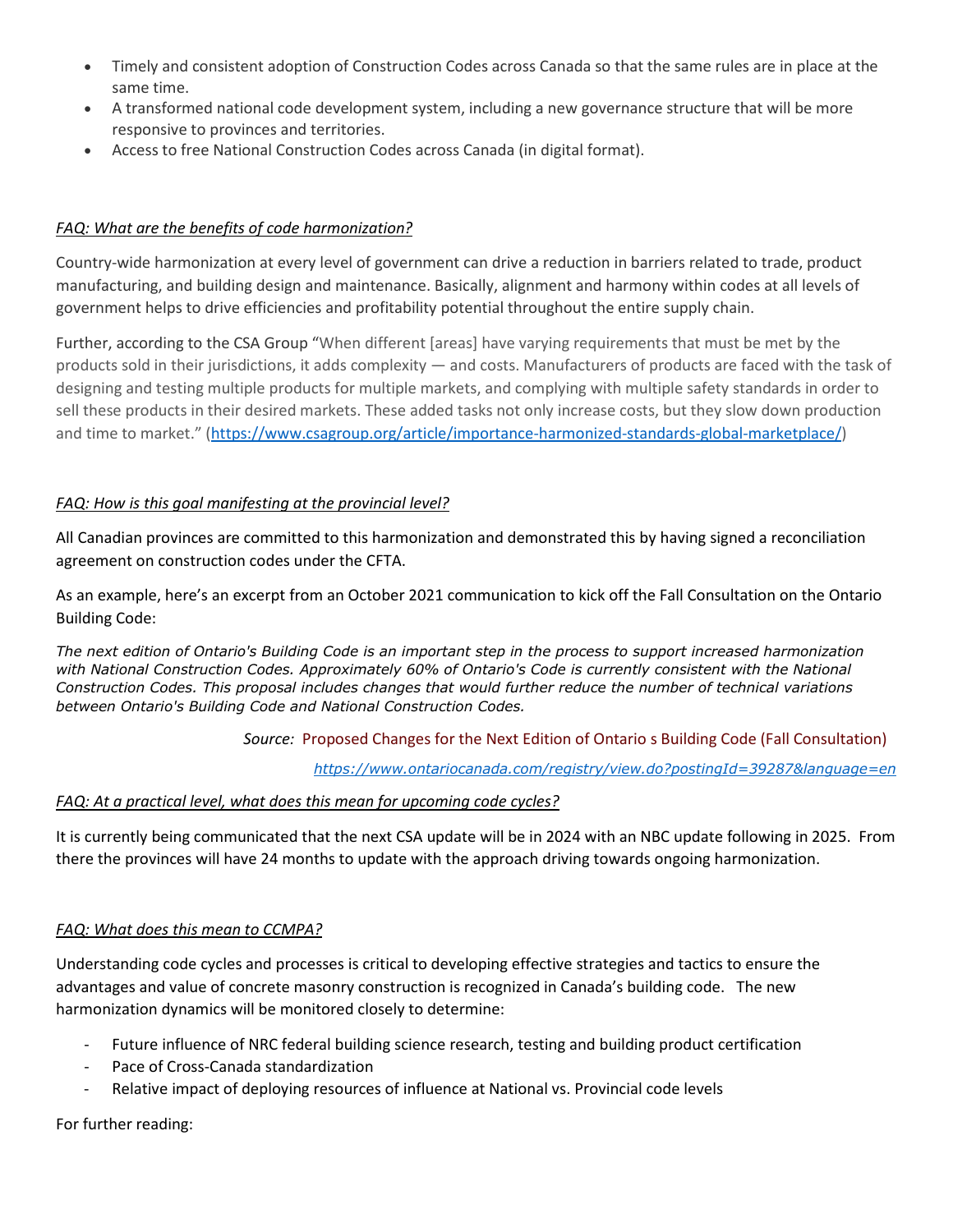Proposed Changes for the Next Edition of Ontario's Building Code (Winter Consultation) <https://ero.ontario.ca/notice/019-4974>

Canada's national model codes development system [https://nrc.canada.ca/en/certifications-evaluations-standards/codes-canada/codes-development-process/canadas](https://nrc.canada.ca/en/certifications-evaluations-standards/codes-canada/codes-development-process/canadas-national-model-codes-development-system)[national-model-codes-development-system](https://nrc.canada.ca/en/certifications-evaluations-standards/codes-canada/codes-development-process/canadas-national-model-codes-development-system)

# **The Federal "Catalyst" is confirmed: Carbon & Specifications**

We've seen it before. An item gets into a federal government construction specification, is then picked up in provincial specifications, and then begins appearing in municipal specifications.

As such we know that it is important to pay attention to evolutions of Federal Specifications as an early indicator of what we can expect moving forward in provincial and municipal purchasing.

This update is to give you fair warning that the first Carbon Reduction in public construction specification related to concrete purchasing is up for final "draft review" as follows:

DRAFT: *Mandatory Requirement for the disclosure of, and reduction in, the carbon footprint of structural materials*

- Applies to Ready-Mix concrete over 100 m3 on Federal projects,
- Takes effect September 1, 2022, (for design start on or after)
- Requires at least a 15% reduction in GWP (Global Warming Potential) from general-use GU cement baseline as defined in the specified industry EPD
- Minimum project budget: \$5 million

Duly noted that this evolution does not involve block. But our combination of experience and foresight force us to realize that this is a strong sign of things to come and highlights the value and timely importance of our industry's current efforts in:

- Our current EPD update project,
- Our leading concrete sector conversion to GU-L across the country,
- Our carbon and energy marketing efforts to architects / engineers / specifiers / purchasers

These changes are in the context of the "Procurement of Goods and Services" section of the Greening Government Strategy: A Government of Canada Directive being managed by the Treasury Board of Canada Secretariat, as follows:

#### *Materiel*

*The government will reduce the environmental impact of structural construction materials by:*

- *disclosing the amount of embodied carbon [Footnote12](https://www.canada.ca/en/treasury-board-secretariat/services/innovation/greening-government/strategy.html#fn12) in the structural materials of major construction projects by 2022, based on material carbon intensity or a life-cycle analysis*
- *reducing the embodied carbon of the structural materials of major construction projects by 30%, starting in 2025, using recycled and lower-carbon materials, material efficiency and performancebased design standards*
- *conducting whole building (or asset) life-cycle assessments by 2025 at the latest for major buildings and infrastructure projects*

*Projects will also minimize the use of harmful materials in construction and renovation, including using low volatile organic compound (VOC) materials in building interiors.*